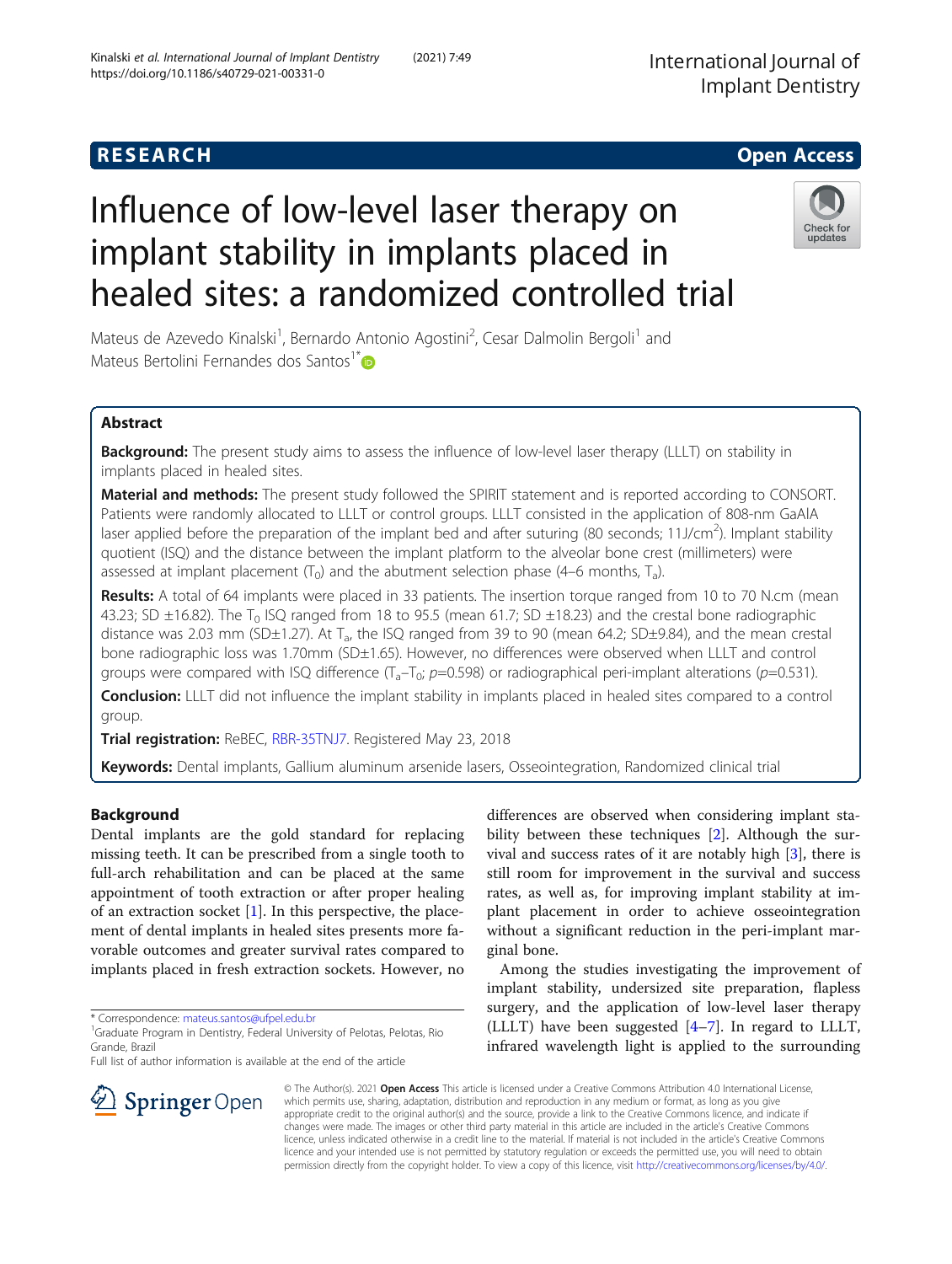tissues, in order to reduce inflammatory responses, biostimulate osteoblastic activity around the application area, and consequently enhance bone formation  $[8-12]$  $[8-12]$  $[8-12]$  $[8-12]$  $[8-12]$ . A systematic review concluded that several animal studies have indicated that LLLT could facilitate hard and soft tissue regeneration, promoting osseointegration and improving implant stability [\[13](#page-6-0)]; however, there is still a gap in the literature regarding pieces of evidence obtained from clinical studies. Recently published randomized controlled trials on this topic [[11,](#page-6-0) [14\]](#page-6-0) have reported controversial results in regard to implant stability enhancement when LLLT was applied compared to a control group.

Considering that there is no sufficient evidence to support or refute that LLLT have a positive effect on implant stability in humans, the randomized controlled trial was designed to assess the influence of LLLT on implant stability in implants placed in healed tooth extraction sites. The null hypothesis tested was that there would be no difference in implant stability considering the intervention with LLLT in implants placed in healed bone sites compared to a control group.

#### Materials and methods

#### Study design

This is a prospective equivalence randomized controlled trial with parallel groups blinded to the evaluators designed according to the SPIRIT statement [\[15](#page-6-0)] and reported following CONSORT guidelines [[16\]](#page-6-0). The study protocol was in accordance the Helsinki Declaration of 1975, as revised in 2000, and was approved by the institutional ethics committee (Protocol 2.369.402), and the trial was registered prior to beginning (ReBEC TRIAL: RBR-35TNJ7). The study was conducted from June 2017 to June 2019.

#### Eligibility criteria

The adopted inclusion criteria were (1) At least 21 years old; (2) have at least one healed ( $\geq 6$  months) tooth extraction site requiring rehabilitation; (3) adequate bone dimensions for implant placement without the need for guided bone regeneration procedures; (4) good general health, which allows for dental implant surgery; (5) availability for dental appointments at the institution; and (6) signed informed consent given by the patient.

Exclusion criteria are (1) any uncontrolled systemic diseases that prevent surgery for dental implant placement (e.g., hypertension, metabolic bone disease, diabetes); (2) need of tooth extraction in the region; (3) less than 6 months after tooth extraction; (4) need for guided bone regeneration or sinus lift for implant placement; and (5) history of radiation therapy in the head and neck.

#### Randomization and allocation concealment

Patients were included in the study after fulfilling all the eligibility criteria and signing the informed consent form for participation and permission to use obtained data for research purposes. Patients were randomly allocated according to the type of treatment (control group: conventional protocol for implant placement and intervention group: LLLT). The allocation process considered the implants as units and was performed using the Random Allocator software® in blocks of 6. To ensure concealment of randomization, consecutively numbered brown envelopes were used, with the following intervention draws: CONTROL and LLLT and only one researcher was involved in this process. The team of surgeons only became aware of the intervention at the time of surgery, when the envelope was opened by a blinded researcher.

#### Clinical procedures

All surgeries were carried out by the same group of surgeons who were specialists in oral implantology and performed all surgeries with the reflection of a flap and direct access to the bone tissue. Grade 4 titanium implants with conical geometry and morse taper connection (Alvim CM, Neodent Straumann, Curitiba, Brazil) were used in this study. Implant length and diameter were chosen based on bone availability assessed by cone-beam computed tomography.

The implants remained submerged during this period, and in the case of anterior implants, adhesively fixed bridges or removable prostheses were provided.

#### Study groups

The implant placement protocol was made following all the steps indicated by the manufacturer and according to each case.

Low-level laser (Therapy XT, DMC Group, Sao Carlos, Brazil) [Gallium Aluminum Arsenide Diode (GaAlAs)] therapy with a wavelength of 808nm wavelength, a measured power output of 50mW and a spot size of  $0.4 \text{cm}^2$ were applied in six points (80 s each point of application; energy density=11  $J/cm<sup>2</sup>$ ) prior to the preparation of the bone bed and after suturing. The application points were divided into two points in the labial region where the implant would be placed (apical and cervical): two points in the lingual region (apical and cervical) and two points in the occlusal direction. The implant placement protocol followed all the steps indicated by the manufacturer, including the sequence of the drills. The total dosage including the laser application prior to the preparation of the bone bed and after the implant placement resulted in 66 J/cm<sup>2</sup>. This LLLT protocol was applied only in the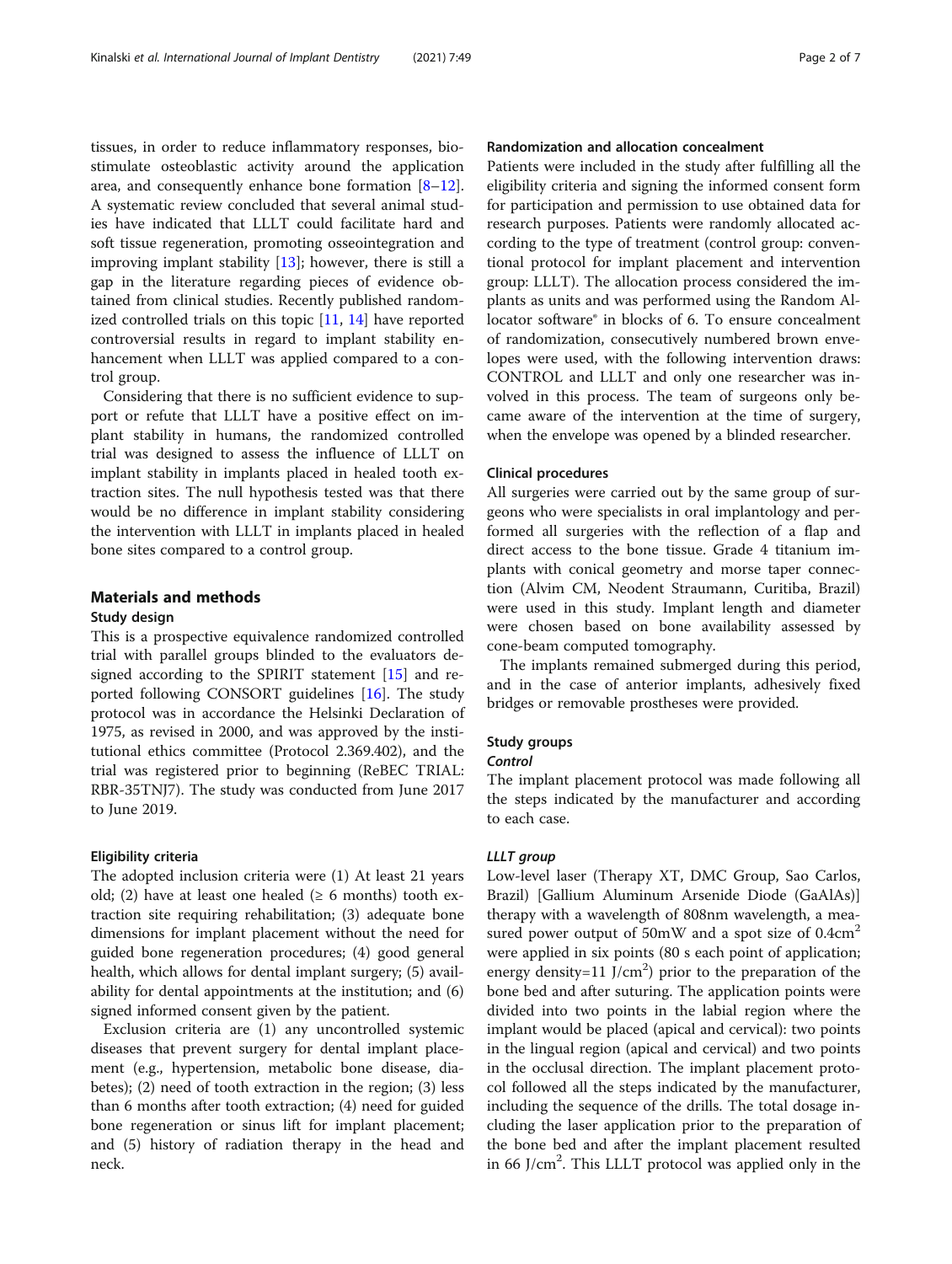dental implant placement session and is based on previous studies [\[11,](#page-6-0) [17\]](#page-6-0).

#### Sample size estimation

The sample size was calculated using the inference for means tool comparing two means of the site [www.stat.](http://www.stat.ubc.ca) [ubc.ca](http://www.stat.ubc.ca). An earlier study that assessed implant stability using the ISQ was used as the basis for this calculation [[18\]](#page-6-0) which reported a SD of 5.5 ISQ with expected group differences according to the bone type of 5.5 ISQ. The sample was calculated using a two-tailed comparison of two mean tests, with 90% power and 95% significance level, resulting in at least 22 implants per group. Considering possible losses, the number of included implants exceeded the sample size calculation.

#### Primary outcome—implant stability

The primary outcome was the implant stability quotient (ISQ), which was assessed by means of a resonance frequency analysis device (Osstell®, IntegrationDiagnostics AB, Gothenburg, Sweden). The device was handled by a single operator and was calibrated following the manufacturer's instructions. The smartpegs were attached to the implants, and measurements were performed in triplicate at the following intervals: baseline  $(T_0$ —implant placement) and at the abutment selection phase (4 to 6 months,  $T_a$ ). Whenever inconsistency was observed during the ISQ assessment (e.g., lack of proper grip of the

smartpegs, ISQ resulting in 0), they were excluded from the analysis. The value of insertion torque measured by the torque ratchets was also registered, in newtoncentimeter (N.cm).

### Secondary outcomes—radiographic marginal bone level changes

Digital periapical radiographs were made at implant placement  $(T_0)$  and abutment selection phase  $(T_a)$  and were used to assess radiographical peri-implant alterations during the osseointegration period (4 to 6 months). Radiographs were performed with an intraoral X-ray positioning device by a single, previously calibrated, operator to ensure standardization. The digital files were then imported into software (ImageJ  $1.47v$ , NIH, USA) to assess the differences in the distance between the implant platform and the alveolar bone crest in  $T_0$  and  $T_a$ . The distances were measured both in mesial and distal areas (Fig. 1) and were the average value was reported according to each implant [\[11\]](#page-6-0). All radiographs were assessed by a single researcher who was previously calibrated and blinded to the interventions.

#### Statistical analyses

Descriptive analyses with mean values and standard deviation (SD) or frequency distribution (%) were calculated for each variable. The statistical analysis was performed using Stata Software 14.2 (Stata Corporation,

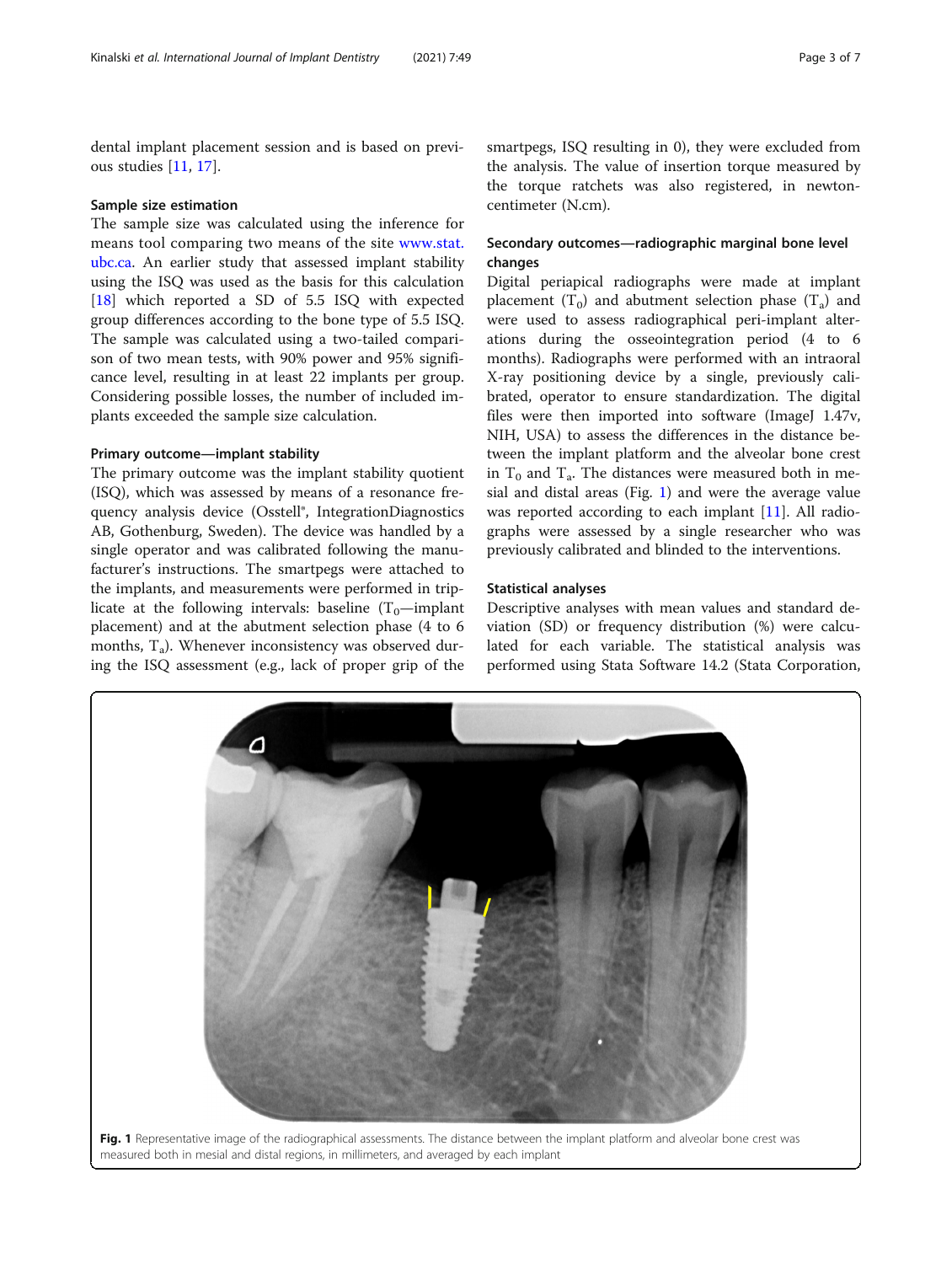College Station, TX, USA). Outcome data were tested for normality by means of the Shapiro-Wilk test and found to be normally distributed. A descriptive analysis of the sample was performed, and bivariate analysis was performed to test the association between the intervention (LLLT or control) and studied outcomes using chisquare test. Possible influences of the intervention in ISO and radiographical peri-implant alterations  $(T_a-T_0)$ were tested using  $t$  test in terms of means comparisons and its variation. Implant was considered as an analysis unit. The statistical significance was set at the alpha level of 0.05.

#### Results

A total of 64 implants were placed in 33 patients according to the randomization process. One patient of the LLLT group died from a heart attack, and then, two implants were lost to follow-up; in the control group two

patients, with one implant each, were lost to follow-up. The CONSORT flow diagram with the enrollment characteristics and the number of implants and patients in each phase of the study are presented in Fig. 2.

The mean age of the sample was 49.94 years old (SD  $\pm$ 11.29) with a range of 27 to 70. Table [1](#page-4-0) presents the distribution of implant and patient's characteristics considering LLLT and control groups. A statistically significant difference was founded between groups considering hypertensive patients, where 93.7% of the control group reported the presence of controlled hypertension compared to LLLT ( $p<0.001$ ). However, no statistically significant difference was founded between implant characteristics (region, length, and diameter), smoking habits, diabetes, age, and insertion torque between these two groups. Other general health conditions reported by the included patients were asthma (1 patient), and cardiac history (2 patients), and hepatitis C (1 patient). Two

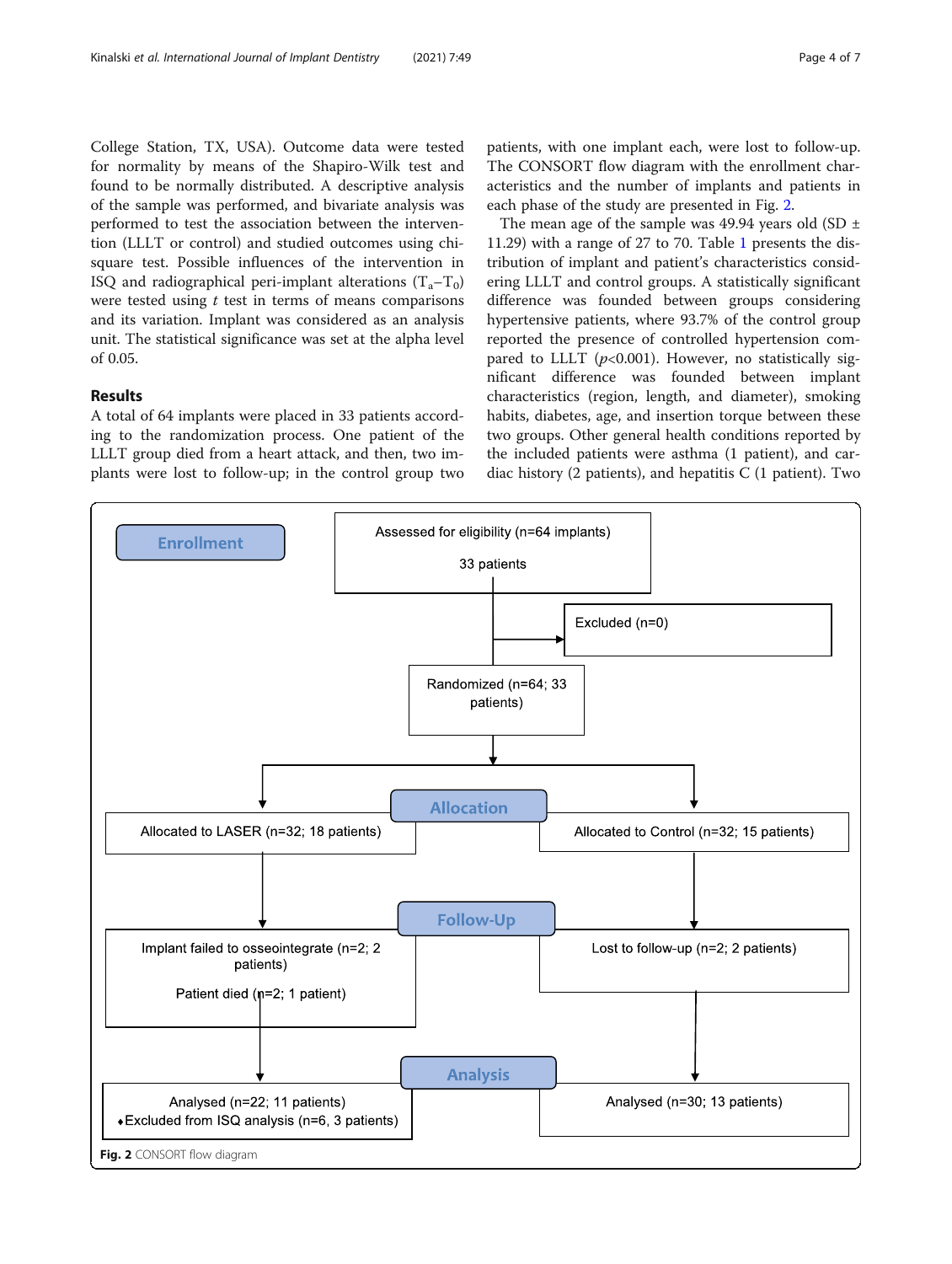|                               | LLLT $(n=32)$ |           | Control $(n=32)$ |           | p     |
|-------------------------------|---------------|-----------|------------------|-----------|-------|
|                               | $\mathsf{n}$  | %         | n                | %         | value |
| Implant region <sup>a</sup>   |               |           |                  |           | 0.281 |
| Anterior                      | 12            | 66.7      | 8                | 33.3      |       |
| Posterior                     | 20            | 43.5      | 24               | 54.5      |       |
| Implant length <sup>a</sup>   |               |           |                  |           | 0.193 |
| $<$ 10 $mm$                   | 18            | 56.3      | 23               | 71.8      |       |
| $\geq$ 10mm                   | 14            | 43.7      | 9                | 28.2      |       |
| Implant diameter <sup>a</sup> |               |           |                  |           | 0.777 |
| $<$ 4 $mm$                    | 24            | 75.0      | 23               | 71.9      |       |
| $\geq$ 4mm                    | 8             | 25.0      | 9                | 28.1      |       |
| Smoking <sup>a</sup>          |               |           |                  |           | 0.118 |
| Non-smoking                   | 28            | 87.5      | 32               | 100.0     |       |
| Light (<10 cigarettes/day)    | 1             | 3.2       | $\mathbf 0$      | 0         |       |
| Heavy $(≥10$ cigarettes/day)  | 3             | 9.3       | 0                | 0         |       |
| <b>Diabetes</b> <sup>a</sup>  |               |           |                  |           | 0.740 |
| Yes                           | 27            | 84.4      | 26               | 81.3      |       |
| No                            | 5             | 15.6      | 6                | 18.7      |       |
| Hypertension <sup>a</sup>     |               |           |                  |           | 0.001 |
| Yes                           | 19            | 59.4      | 30               | 93.7      |       |
| No                            | 13            | 40.6      | $\mathfrak{D}$   | 6.3       |       |
|                               | Mean          | <b>SD</b> | Mean             | <b>SD</b> |       |
| $Age^b$                       | 49.6          | 11.48     | 50.4             | 11.04     | 0.465 |
| Insertion torque (N.cm) b     | 41.03         | 17.49     | 45.43            | 16.09     | 0.298 |

<span id="page-4-0"></span>Table 1 Distribution of implant and patient's characteristics considering LLLT and control groups

<sup>a</sup>Obtained using chi-square test

 $^{b}$ Obtained using t test

implants of the LLLT group failed to osseointegrate (3.12% of the total sample), the implants were removed, and new implants were placed in the region; however, they were excluded from the study.

No differences were observed when LLLT, and control groups were compared with ISQ difference  $(T_a-T_0)$  (p= 0.598) or radiographical peri-implant alterations ( $p=$ 0.531). However, when comparison was made between LLLT and control groups at abutment selection phase  $(T_a)$ , a statistically significant difference was found (p= 0.030), where LLLT group presented an average distance of 1.95mm between the implant platform to the radiographic bone crest. All ISQ and implant platforms to bone crest distance values according to each intervention are presented in Tables 2 and 3, respectively.

#### **Discussion**

In the last decade, at least three systematic reviews covering this topic were published in the literature [[13,](#page-6-0) [19](#page-6-0), [20\]](#page-6-0), and all those systematic reviews shared the positive effects of such therapy when assessed in animal models.

Table 2 Implant stability compared between LLLT and control groups

|                         | LLLT $(n=22)$ |       | Control $(n=30)$ | р     |                    |  |
|-------------------------|---------------|-------|------------------|-------|--------------------|--|
|                         | Mean          | SD    | Mean             | SD    | value <sup>a</sup> |  |
| ISQ                     |               |       |                  |       |                    |  |
| ISQ T $_0$              | 62.02         | 16.41 | 61.36            | 20.02 | 0.893              |  |
| $ISOT_a$                | 62.90         | 1119  | 65.12            | 8.67  | 0.409              |  |
| ISQ difference (T.,-T.) | 0.08          | 18.45 | 2.98             | 20.15 | 0.598              |  |
| $301.11$ $101.11$       |               |       |                  |       |                    |  |

<sup>a</sup>Obtained from t test.

However, all of them also emphasized the low number of primary studies in humans and highlighted the need for additional high-quality human clinical trials. In this way, our study is one of the few randomized controlled trials that assessed the influence of LLLT (GaAlAs, 808nm wavelength and 50Mw) on implant stability in implants placed in healed sites. Also, this study assessed marginal bone differences in implant placement and at healing abutment installation as a secondary outcome.

Implant stability is the main clinical factor to identify osseointegration [[21\]](#page-6-0), and this research field is still open to new developments. The implant stability is divided into primary (at implant placement) and secondary stability (achieved after osseointegration) [\[22\]](#page-6-0). Considering implants placed in the native bone, ISQ assessments suggest an increasing pattern during the healing period, which could be explained by the biological remodeling process at the implant-bone interface reflecting in the osseointegration [[23](#page-6-0)]. In this perspective, our study failed to demonstrate a benefit of the LLLT compared to the control group, since the intervention groups presented lower implant stability values (ISQ) and no significant differences were observed when comparing implant stability at T<sub>0</sub> and T<sub>a</sub> ( $p=0.598$ ). Thus, the null hypothesis of our study that no difference in implant stability would be observed when LLLT was compared to a control group when placing implants in healed sites was accepted. It is important to highlight that two implants of the LLLT group failed to osseointegrate (early loss), representing a 93.5% survival rate, compared to 100% of the control group. Both patients that lost these implants

Table 3 Marginal bone alterations compared between LLLT and control groups

|                                                         |  |  | LLLT $(n=23)$ Control $(n=27)$ p |        |                    |
|---------------------------------------------------------|--|--|----------------------------------|--------|--------------------|
|                                                         |  |  | Mean SD Mean                     | SD     | value <sup>b</sup> |
| Marginal bone                                           |  |  |                                  |        |                    |
| Implant platform-bone crest $T_0^a$ 2.05 1.32 1.64      |  |  |                                  | - 1.28 | 0.270              |
| Implant platform-bone crest $T_a^a$ 1.95 1.16 1.28      |  |  |                                  | 0.95   | 0.030              |
| Peri-implant alterations $(T_0-T_a)^a$ -0.89 4.33 -0.35 |  |  |                                  | - 1.00 | 0.531              |
| $a_{\text{D}}$                                          |  |  |                                  |        |                    |

Radiographical measures

**b**Obtained from t test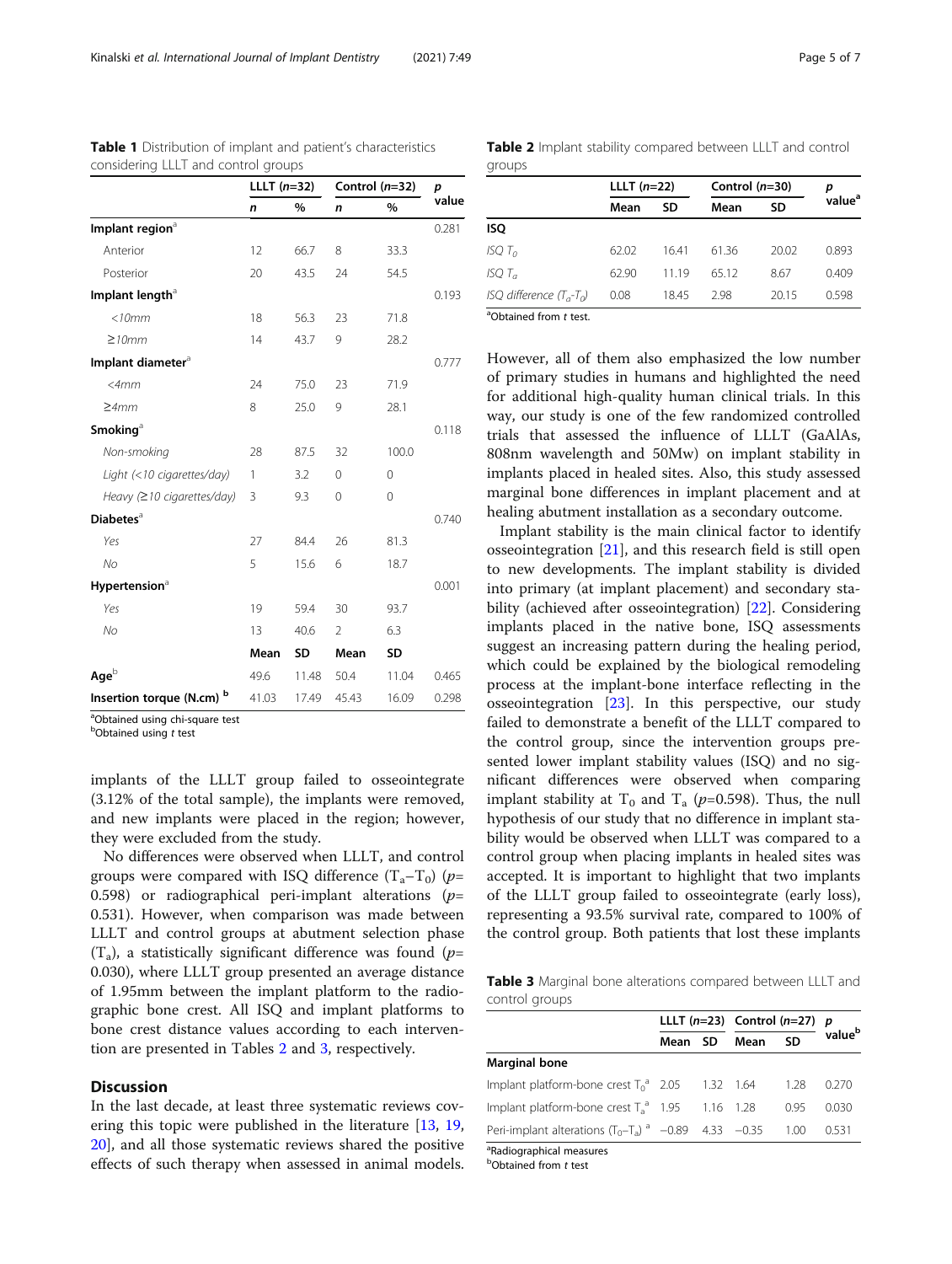were heavy smokers and also had a previous history of periodontal disease, which should be considered as a limitation of our randomization process.

The peri-implant marginal bone and its alterations are another very important and reliable outcome in regard to implant success and survival [[24\]](#page-6-0). It has been reported that a successful implant would not have a marginal bone loss greater than 1.5 mm in the first year [[25\]](#page-6-0), and in the subsequent years, it should be restricted to 0.2 mm per year  $[26]$  $[26]$ . As the osseointegration depends on the migration of osteogenic cells to the periimplant surrounding area [\[27](#page-6-0)], it could be also hypothesized that LLLT could stimulate the early stages of bone formation. Our findings comparing the radiographical images at  $T_0$  and  $T_a$  did not present statistically significant differences (0.531). However, a statistically significant difference was observed at abutment selection phase for LLLT group  $(p=0.030)$ , presenting an average distance of 1.95mm between the implant platform to the radiographic bone crest, similar to the recommended by the implant manufacturer (2mm), although this bone loss was in agreement with the biological process of remodeling (Table [3\)](#page-4-0).

The ISQ values observed in our study presented high values of standard deviation and should be pointed out as a limitation in our study design and method since it could impair a bias-free assessment. On the other hand, the ISQ is one of the few methods that can quantify implant stability and is considered adopted as a reliable method a reproducible and reliable method that allows clinical comparisons [\[28](#page-6-0), [29](#page-6-0)]. In regard to our randomization process, Table [1](#page-4-0) showed that it was effective in distributing the implants per patients, region, and length. On the other hand, our randomization process was also not effective on distributing hypertensive patients between the groups. It is important to highlight it as a limitation; however, a systematic review on this topic failed to demonstrate the effects of hypertension on implants survival rate [\[30\]](#page-6-0). Also, other aspects such as bone density and quality, and the amount of residual bone are important determinants of implant stability and the non-standardization of such factors could also be considered a limitation of the present study.

Although we did not observe a positive effect of LLLT on the assessed outcomes, a recent randomized controlled trial by Dumić et al. [\[10\]](#page-6-0) found a positive effect of LLLT to improve post-extraction bone healing, with significantly increased bone density at the follow-up compared to a control group, sonsidering that we must acknowledge that there is no consensus on LLLT protocols across the literature. Previous studies differ its methods in regard to the number of applications, wavelength, application time, and dosages. Garcia-Morales et al. [[31](#page-6-0)] assessed the effect of diode-laser (830nm

diode-laser, total of 5  $J/cm<sup>2</sup>$ ) applied in 8 sessions (1 postoperative and 7 additional irradiations) and other studies Torkzaban et al. [\[12\]](#page-6-0) used longer wavelengths of diode-laser (940 nm, total of 8  $J/cm<sup>2</sup>$ ) applied in seven sessions, while Matys et al. [[14](#page-6-0)] investigated the use of lower wavelengths of diode-laser (635 nm) with a single application prior to implant placement and five additional sessions (immediately after surgery, 2, 4, 7, and 14 days). Our present study adopted a different approach for LLLT application [\[11](#page-6-0)], with a first application in the bone site prior to the preparation of the bone bed and a second application after suturing, with a total dosage of 66 J/cm<sup>2</sup> . One could suppose that a single LLLT session would not have a significant biostimulation effect compared to protocols with more LLLT sessions. However, none of these studies, regardless of the number of sessions, showed a positive effect of LLLT on the implant stability. On the other hand, the positive effect of LLLT on implant stability and in the bone cell proliferation was observed in in vitro studies using both single and multiple LLLT sessions, and different wavelengths [[19](#page-6-0), [32\]](#page-6-0). A possible explanation for these contradictory findings is that human bone metabolism is not sufficiently affected by the amount of energy that could improve bone metabolism in animal models. Therefore, it would be recommended to focus research efforts on customizing the LLLT protocols for human bone metabolism rather than just rejecting the functionality of such therapy when placing dental implants.

#### Conclusion

Within the limitations of our study, our findings suggest that LLLT applied in healed bone sites before the preparation of the bone bed and in the surgical wound after suturing have no positive influence in the implant stability compared to a control group.

#### Acknowledgements

Not applicable

#### Authors' contributions

M.A.K.—Clinical procedures, data analysis/interpretation, critical revision of the article, and article approval; B.A.A.—Data analysis/interpretation, statistical analysis, critical revision of the article, and article approval; C.D.B.—Design of the study, data analysis/interpretation, critical revision of the article, and article approval; M.B.F.S.—Design of the study, clinical procedures, data collection, data analysis/interpretation, manuscript draft, critical revision of the article, and article approval. The authors read and approved the final manuscript.

#### Funding

This study was financed in part by Coordination for the Improvement of Higher Education Personnel (CAPES) Finance Code 001.

#### Availability of data and materials

Not applicable